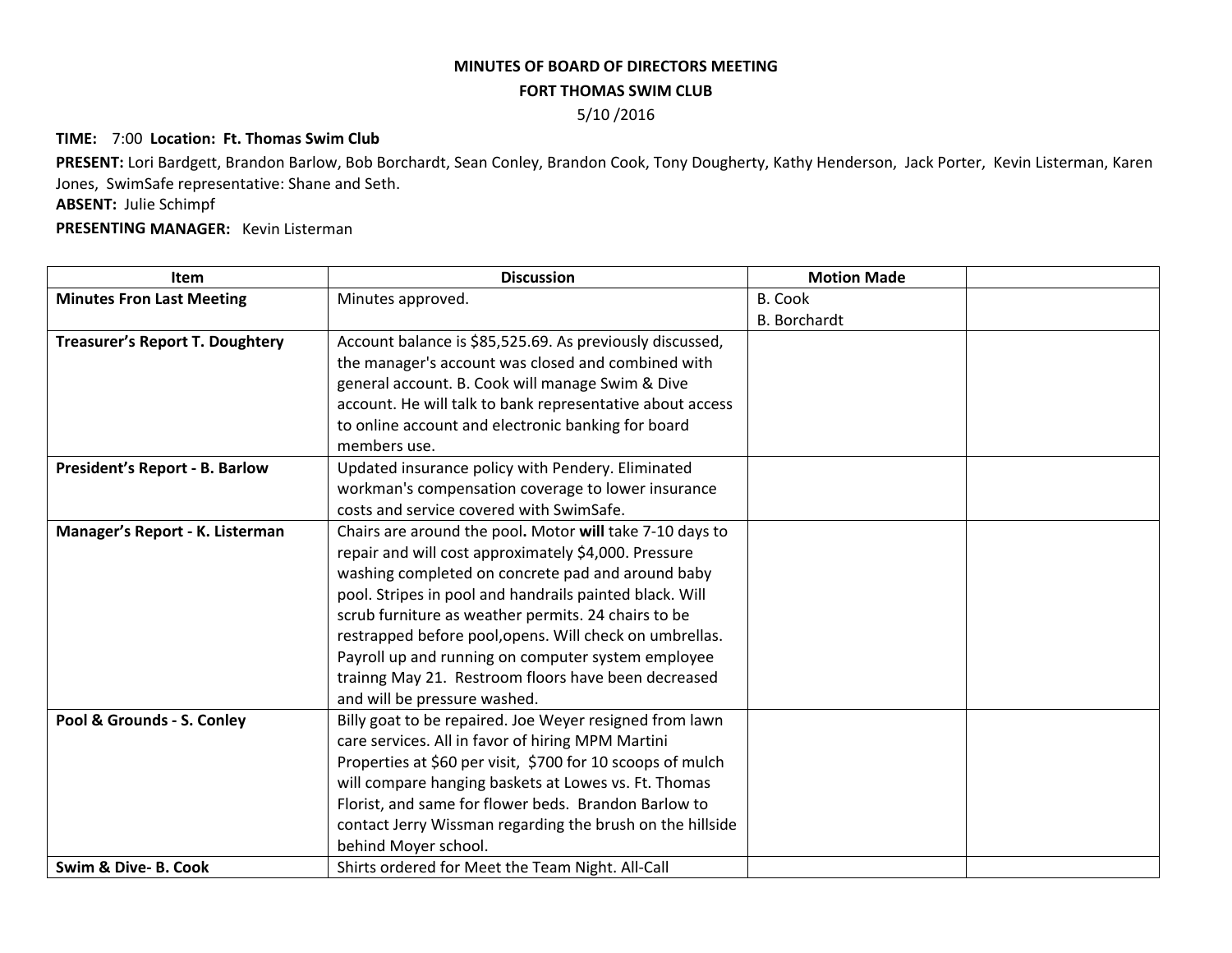|                                | scheduled to notify new members. Brandon Cook to               |  |
|--------------------------------|----------------------------------------------------------------|--|
|                                | purchase new grill from Sam's - approximately \$400.           |  |
| <b>Membership - L Bardgett</b> | 18 certificates turned in, 3 called with intention to turn     |  |
|                                | in, 14 haven't paid. Money to treasury \$131,425;              |  |
|                                | \$18,050, and \$35,450. Wives are trying to opt out            |  |
|                                | husbands on memberships, that is against the by-laws.          |  |
|                                | Lori will call new members and have them pick up               |  |
|                                | packets at her house. They have 10 days from pickup to         |  |
|                                | pay. Waiting list on website updated. Cost - \$252. Ben        |  |
|                                | Blesser will accept \$152 and 20 guest passes. Reviewed        |  |
|                                | next 30 families on waiting list. Board members checking       |  |
|                                | for current contact information - phone numbers,               |  |
|                                | addrsses, etc.                                                 |  |
| <b>Activities-K. Henderson</b> | Ladies luncheon - confirmed 6 vendors, working on liquor       |  |
|                                | license. Grill out cost to increase \$4 due to increase in     |  |
|                                | cost of food.                                                  |  |
| <b>Old Business</b>            | Lights - \$300 to rent lift from Art's Rental Tools. \$165 per |  |
|                                | hour for labor +\$75 per bulb. There is a broken ballast.      |  |
| <b>New Business</b>            | Militaty family - donated passes will be given from FTSC       |  |
|                                | Board if desired. It is against the by-laws to allow the       |  |
|                                | family on parent's membership.                                 |  |
|                                | Employee uniform shirts - Vote 6:2. Employees will             |  |
|                                | receive 1 shirt from SwimSafe to be worn while workng          |  |
|                                | at pool. Employees must purchase additional shirts (if         |  |
|                                | desired). Approximately 25 employees. Voting via email         |  |
|                                | discussed. Board agrees this is o.k. Unless there are          |  |
|                                | major issues, will be discussed further. I-pad provides        |  |
|                                | ability to pay with credit card has been installed. 2nd        |  |
|                                | application available if needed. Front desk computer will      |  |
|                                | be able to charge and check-in.                                |  |
|                                | Menu - slight increase of each product. New items are          |  |
|                                | carrot sticks, hummus, fruit cups, 20 oz. bottled iced tea     |  |
|                                | and Gatorade. Ice will be free with your own cup. This         |  |
|                                | year, we will have paper cups, vs. styrofoam.                  |  |
|                                | Employee compensation - all employees 20 cent per hour         |  |
|                                | per year raise. Lifeguard incentive pay for completing 7 of    |  |
|                                | 10 Items. Pay for performance and caps on salaries -           |  |
|                                | unanimous vote to accept SwimSafe program.                     |  |
|                                | Member, Terrell Biedenharn, requested additional late          |  |